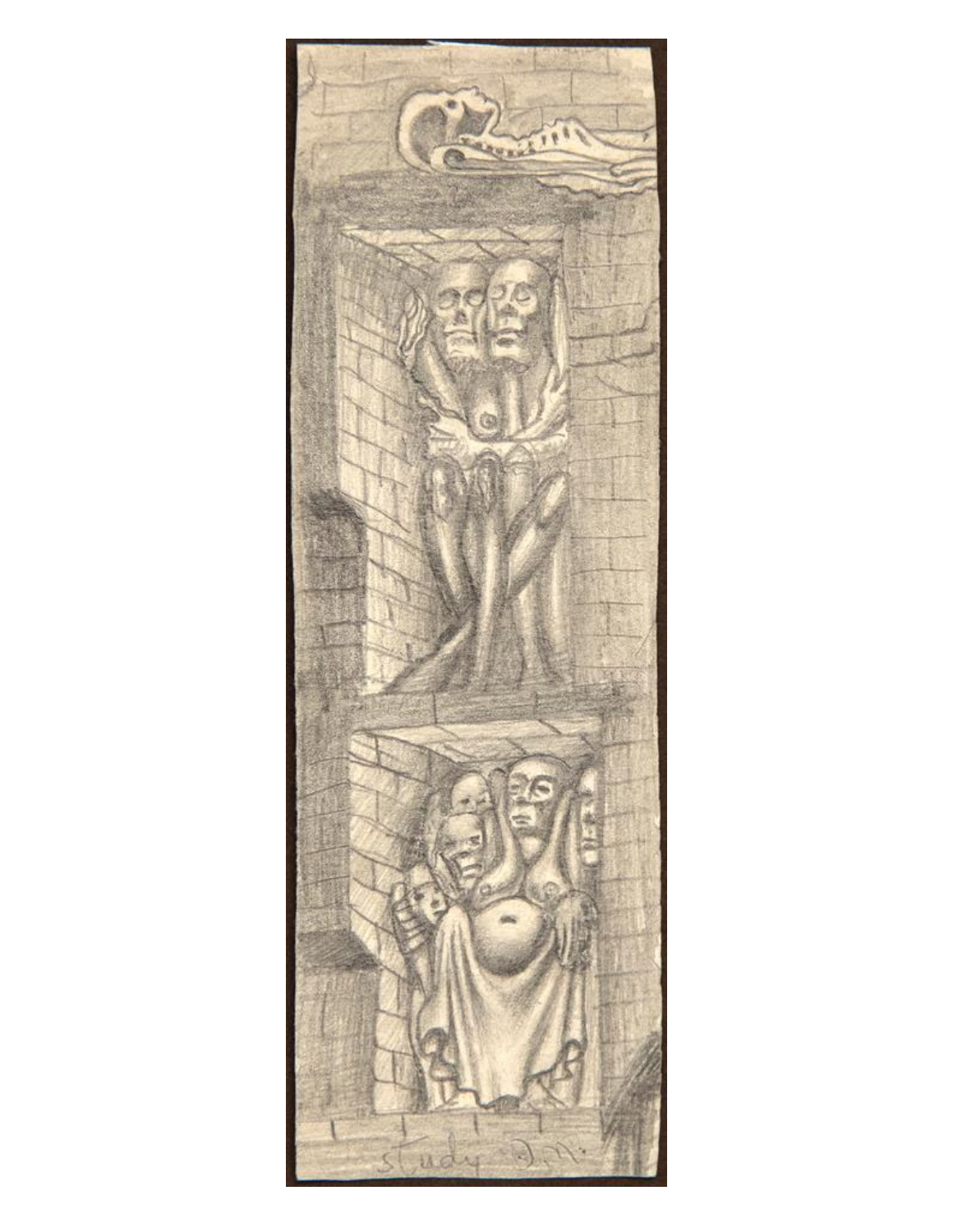## **Untitled (Bodies) IRVING NORMAN (1906-1989)**

6 3/4 x 2 in. (13 1/4 x 10 1/4 x 1 in.) pencil on paper

33369

## **PROVENANCE:**

Estate of the Artist Crocker Art Museum, Sacramento

The Lithuanian-American artist Irving Norman was a social surrealist who painted largescale and highly detailed critiques of contemporary life with hopes that viewers would consider the consequences of their actions and change their behavior. Influenced by the dire conditions of the Great Depression, his massive canvases feature armies of clone-like figures behaving in the clockwork manner in which they have been programmed. He moved from New York to Los Angeles in 1934 before helping to defend the Spanish Republic from the fascist Franco dictatorship. He survived the Spanish Civil War and in 1939 settling on Catalina Island off the Southern California coast, where he began drawing and painting from the atrocities he had witnessed. In 1940, he moved to San Francisco and had a solo exhibition at the San Francisco Museum of Art two years later. He then traveled to Mexico City and saw the murals of Diego Rivera, José Clemente Orozco, and David Alfaro Siqueiros before moving to New York City to studying at the Art Students League from 1946 to 1947. He returned to San Francisco in the late 1940s. In 1988, fire destroyed his home, studio, artwork, and personal papers.

The information and material herein represents Gallery's best efforts and understanding of the current history and scholarship with respect to the provenance of the Work(s) of Art described and is not part of any warranty.